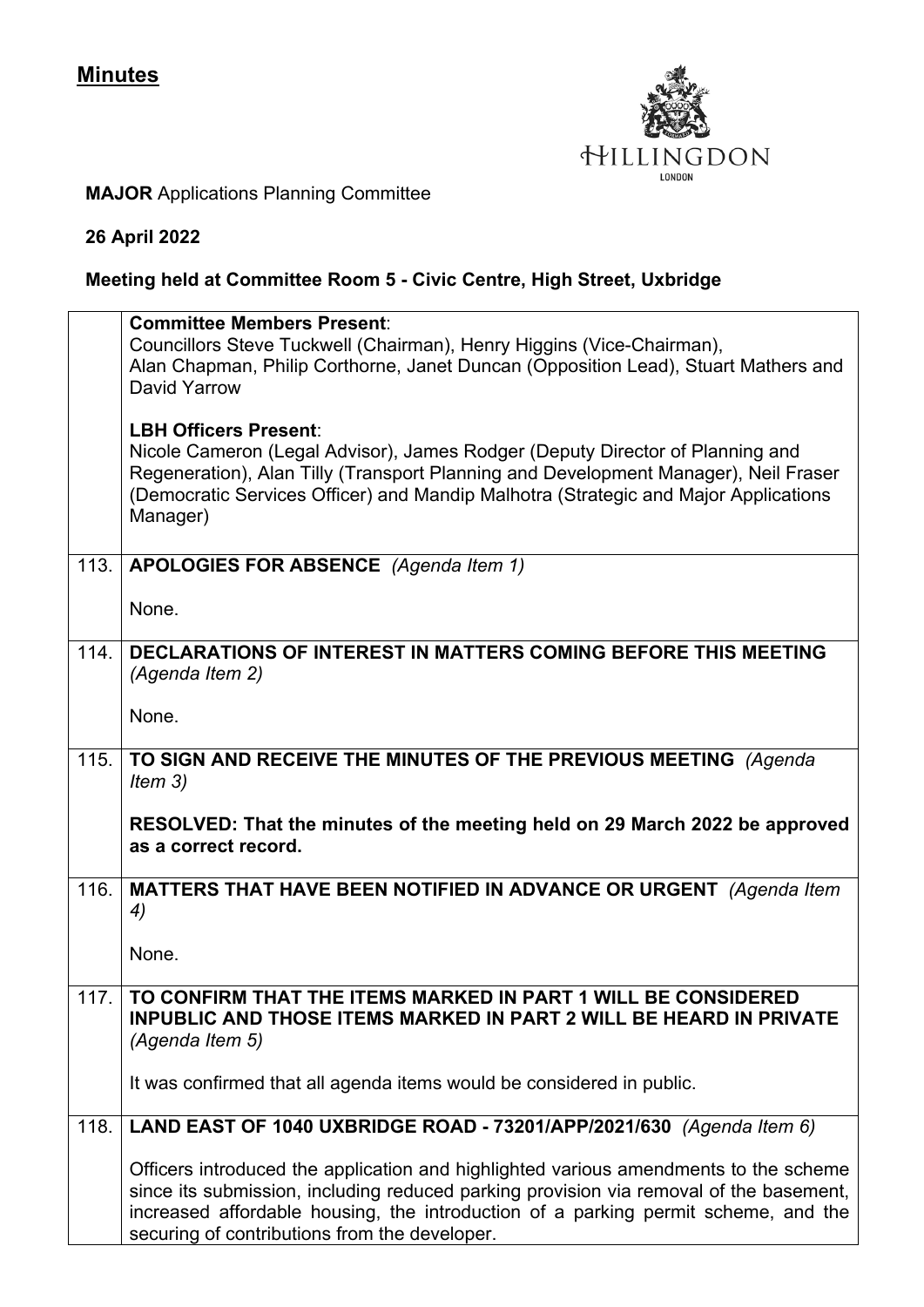|      | Officers advised that the unit mix, scale, and quality of accommodation was considered<br>acceptable, and the proposal was not considered to result in significant impact on<br>nearby residents. It was highlighted that the scheme was fully policy compliant and had<br>an exemplary daylight/overshadowing report. Therefore, the application<br>was<br>recommended for approval, subject to conditions.                                                                                                                                                                                             |
|------|----------------------------------------------------------------------------------------------------------------------------------------------------------------------------------------------------------------------------------------------------------------------------------------------------------------------------------------------------------------------------------------------------------------------------------------------------------------------------------------------------------------------------------------------------------------------------------------------------------|
|      | In response to a query from the Committee regarding waste collection, officers advised<br>that a further condition was required to mandate that a refuse management plan be<br>secured in perpetuity on the site.                                                                                                                                                                                                                                                                                                                                                                                        |
|      | Officers also addressed Member queries regarding pedestrian access and potential<br>antisocial behaviour on certain footpaths, by highlighting the land areas that fell outside<br>of the development site or that were in private ownership (and therefore outside of local<br>authority control).                                                                                                                                                                                                                                                                                                      |
|      | Members supported the officer's recommendation, highlighting in particular the good<br>mix of units proposed. However, Members sought amendment to conditions and Heads<br>of Terms to ensure that the allocated parking spaces would include a parking bay for<br>the 4-bed unit, and that the number of allocated disabled bays would not be reduced.<br>Additionally, Members requested that the Heads of Terms be amended to highlight the<br>need for double yellow lines at the bell mouth into the site, to prohibit parked cars from<br>impacting access and manoeuvrability of larger vehicles. |
|      | The officer's recommendation, inclusive of the amendment to conditions and Heads of<br>Terms relating to allocation of parking bays, refuse management, and double yellow<br>lines, was moved, seconded, and when put to a vote, unanimously agreed.                                                                                                                                                                                                                                                                                                                                                     |
|      |                                                                                                                                                                                                                                                                                                                                                                                                                                                                                                                                                                                                          |
|      | RESOLVED: That the application be approved, with amendment to conditions<br>and Heads of Terms relating to allocation of parking bays, refuse management,<br>and double yellow lines.                                                                                                                                                                                                                                                                                                                                                                                                                    |
| 119. | UNITS 1 - 16 SAXON WAY TRADING ESTATE, SAXON WAY, HARMONDSWORTH<br>- 76938/APP/2021/4559 (Agenda Item 7)                                                                                                                                                                                                                                                                                                                                                                                                                                                                                                 |
|      | Officers introduced the application, highlighting that while the development site was<br>located within the Green Belt, the application sought refurbishment of an existing<br>development and was considered to improve the appearance of the existing buildings<br>without detrimental impact to the visual amenity or openness of the Green Belt.                                                                                                                                                                                                                                                     |
|      | The Committee sought assurances that access to the site was sufficient for large<br>vehicles, and that the proposed cladding would be fire safe and environmentally<br>friendly. Officers advised that the application before the Committee was limited to<br>external cladding and matters such as access were outside of the Committee's remit.<br>However, fire safety reports had deemed the cladding to be safe under fire safety<br>regulations.                                                                                                                                                   |
|      | Officers advised that the application would not have any detrimental impact on flood<br>risk, amenity of adjoining properties, ecology or highways. The application was<br>therefore recommended for approval.                                                                                                                                                                                                                                                                                                                                                                                           |
|      | Members requested that an informative be added to ensure that the applicant<br>investigate 'energy efficient' cladding materials.                                                                                                                                                                                                                                                                                                                                                                                                                                                                        |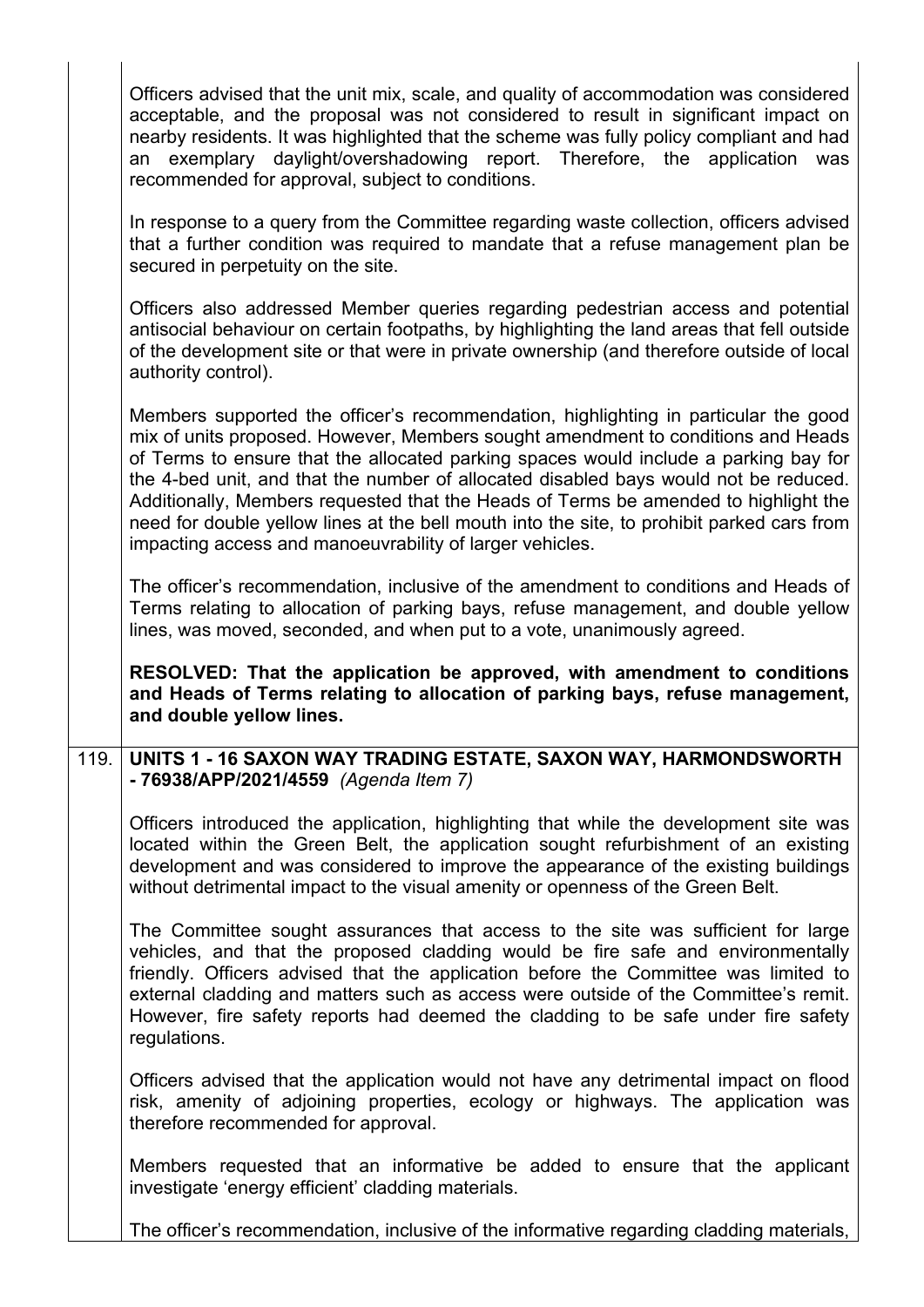|      | was moved, seconded, and when put to a vote, unanimously agreed.                                                                                                                                                                                                                                                                                                                                                                                                                                                                                                                                                                                                                                               |
|------|----------------------------------------------------------------------------------------------------------------------------------------------------------------------------------------------------------------------------------------------------------------------------------------------------------------------------------------------------------------------------------------------------------------------------------------------------------------------------------------------------------------------------------------------------------------------------------------------------------------------------------------------------------------------------------------------------------------|
|      | RESOLVED: That the application be approved, inclusive of an informative<br>regarding 'energy efficient' cladding materials.                                                                                                                                                                                                                                                                                                                                                                                                                                                                                                                                                                                    |
| 120. | LAND AT TUDOR WORKS - 38421/APP/2021/4045 (Agenda Item 8)                                                                                                                                                                                                                                                                                                                                                                                                                                                                                                                                                                                                                                                      |
|      | Officers introduced the report and highlighted the addendum, which set out corrections<br>to section 07.16 'Greenhouse Gas Emissions', the deletion of condition 37 to avoid<br>duplication with the S106 legal agreement, and clarifying amendments to condition 32.                                                                                                                                                                                                                                                                                                                                                                                                                                          |
|      | Officers highlighted the strategic and local benefits arising from the application, as<br>supported by national, regional and local planning policies, and confirmed that the site<br>was not located on the Green Belt. Access for pedestrians and vehicles was outlined.                                                                                                                                                                                                                                                                                                                                                                                                                                     |
|      | In terms of design, while it was accepted that the development was of considerable<br>scale, the development was considered to mitigate potential harm through its use of<br>high-quality materials, setback location, green walls and public art, and was confirmed<br>to include contributions towards public realm improvements. The height of the buildings<br>had also been considered within the wider context of the area, which included other tall<br>buildings. For these reasons, the application was recommended for approval, subject<br>to conditions and a S106 legal agreement.                                                                                                                |
|      | By way of verbal update, the figures for the financial contribution to address air quality<br>were set out, with £649,490 confirmed as the minimum sum. Delegated authority was<br>sought to update the Heads of Terms to this figure and to change the trigger for<br>submission of details, to offer flexibility. The financial contribution to address air quality<br>was also confirmed to be equally shared with Ealing Council, in recognition of the<br>cross-boundary impact of the development. The backup generators on site were<br>confirmed to use a non-diesel fuel, with their emissions to be reviewed after two years,<br>at which point a further contribution could be sought, if required. |
|      | Members queried the application's impact on noise and air quality of the local area, and<br>in particular the nearby school. Officers advised that air quality had been addressed<br>through the financial contribution referred to previously, while noise would be mitigated<br>by conditions limiting equipment testing to weekends only.                                                                                                                                                                                                                                                                                                                                                                   |
|      | Members supported the officer's recommendation, highlighting the Borough's need for<br>data centres and the benefits they brought to the Borough. However, Members sought<br>the inclusion of an informative specifying that the art to be exhibited on site was to be<br>of high quality and in keeping with the aesthetic of the area.                                                                                                                                                                                                                                                                                                                                                                       |
|      | The officer's recommendation, inclusive of the change to the Heads of Terms regarding<br>air quality, and the informative relating to art on site, was moved, seconded, and when<br>put to a vote, unanimously agreed.                                                                                                                                                                                                                                                                                                                                                                                                                                                                                         |
|      | RESOLVED: That the application be approved, with the addition of an informative<br>relating to art on site, and amendment to the Heads of Terms regarding air<br>quality.                                                                                                                                                                                                                                                                                                                                                                                                                                                                                                                                      |
|      | The meeting, which commenced at 6.00 pm, closed at 7.28 pm.                                                                                                                                                                                                                                                                                                                                                                                                                                                                                                                                                                                                                                                    |